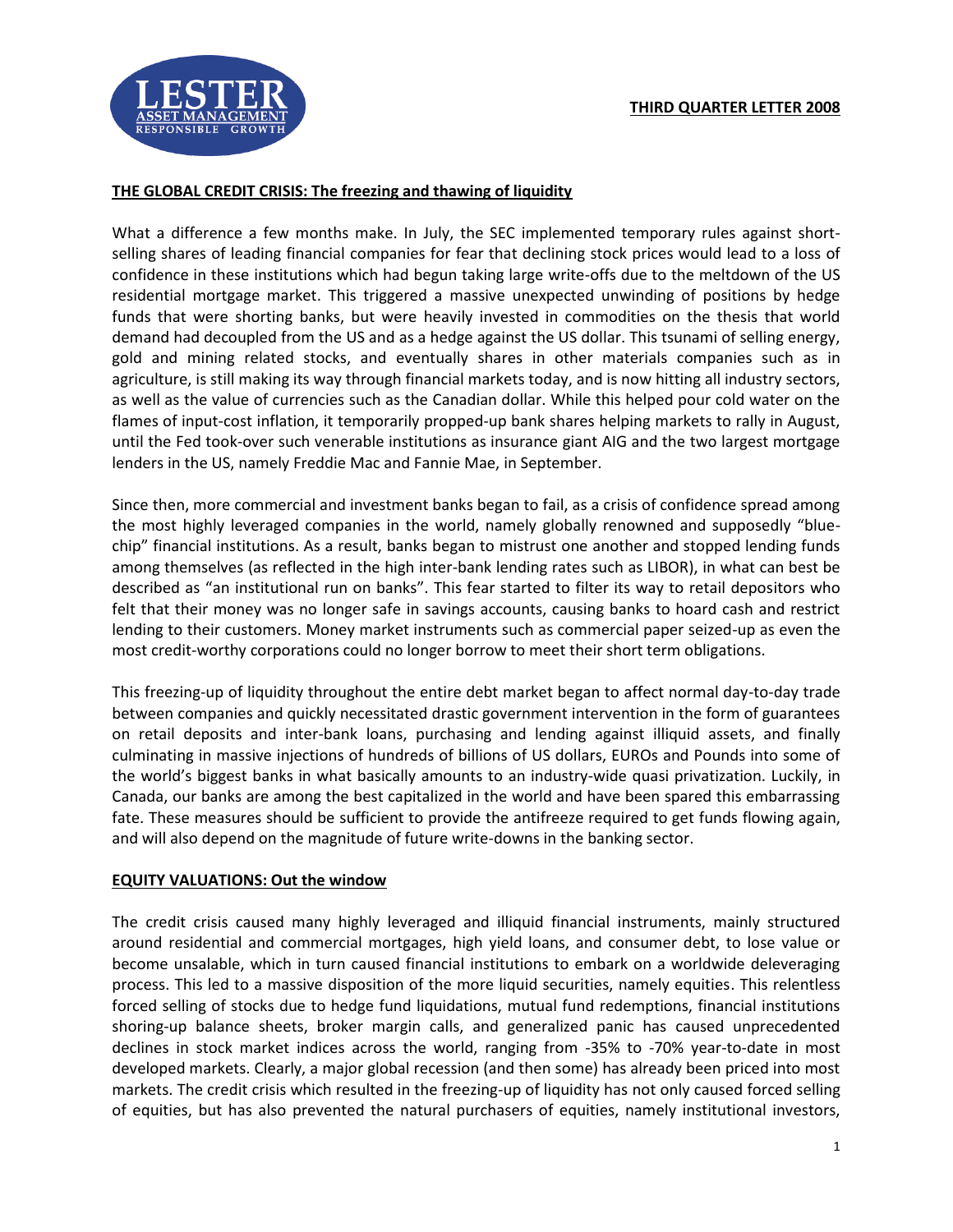from entering the market to buy shares. With nearly every stock in every industry being sold indiscriminately at any price, some companies' valuations are verging on the ridiculous. Many solid growth companies are trading at low single digit multiples to free cash flow, and some are even trading below hard book value or close to cash value (meaning that you can almost buy the company for free as no value is attributed to the business). Consequently, companies are buying back their shares.

Clearly, with some investors forced to sell at any price, many companies' values based on current stock quotes, are virtually meaningless. Stock market quotes are the most recent prices accepted by marginal sellers, not by knowledgeable or strategic investors, and particularly in these volatile markets, do not reflect the true value of a business. This is evidenced by an increasing number of transactions taking place, particularly among smaller companies, whereby either management or savvy investors have begun to offer substantial premiums over the recent stock quotes, to purchase all or parts of companies. Nonsensical valuations create huge opportunities for investors to generate attractive returns over the ensuing years. However, one has to be patient, have a long term time horizon, and not become obsessed with the short term gyrations of the market, to profit from these anomalies. Often, when times look the bleakest, one cannot find the bottom or see a way out of the crisis. But by the time one is able to look back and identify the bottom, the market will have already substantially risen, anticipating a recovery.

## **OUTLOOK: After the storm**

The drastic measures taken by G7 governments should help shore-up bank balance sheets and facilitate lending among banks and to worthy borrowers. However, it will take some time to get global credit markets working smoothly again. Unlike 1929, governments and central banks have begun using their tools to restore order in a more coordinated and timely fashion. As more normal credit conditions resume, liquidity will start to flow again, albeit slowly and more prudently than during the excessive follies of previous years. Once this and investor confidence return, equity markets will rebound sharply.

Meanwhile, with hedge fund liquidations expected to continue until the end of the year, long term investors who are staying the course, continue to weather the storm, while those on margin are forced to sell at distressed prices. The massive deleveraging process and ensuing global credit contraction is deflationary, and in such an environment, debt is the enemy. This is none too evident than in the real estate sector, which we have long avoided, as well as financial institutions which we had limited to a few Canadian banks. Other victims of deflation, commodity prices, have already dropped precipitously causing many resource companies to postpone or abandon new projects. This decline in capital spending will eventually result in commodity prices rising with a vengeance, as a lack of new supply will be far outstripped by renewed global demand. Furthermore, the massive liquidity infusion into the global financial market will manifest itself in inflation as this liquidity works through the system.

One recent beneficiary of the crisis has been the US dollar, which has been driven up due to short covering, a flight to treasury bills, and the anticipation of lower interest rates in Europe to help revive a slowing economy. Panic buying has propelled the US dollar to overbought levels, creating a unique selling opportunity to convert US dollars into Canadian dollars at very attractive rates. We expect that the trillions of US dollars that need to be printed to fund the crippled US banking industry will cause the US dollar to resume its long term secular decline against most other currencies, leading to import inflation in the US. We expect the Canadian economy to slow down, but fare much better than the US, as Canadians are in better financial shape that the spent-out US consumer.